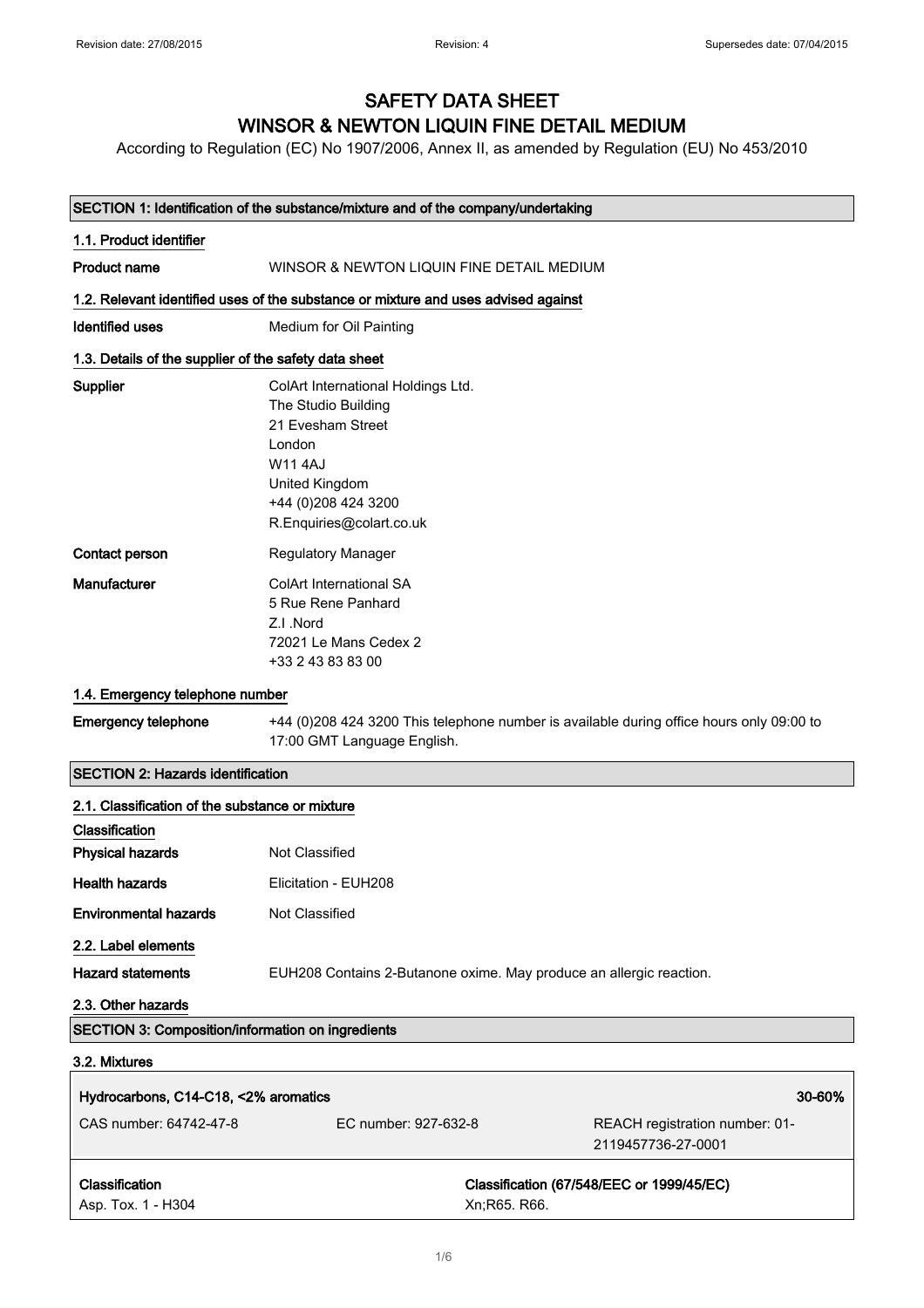The Full Text for all R-Phrases and Hazard Statements are Displayed in Section 16.

Composition comments Any hazardous ingredients are below classification limit.

| <b>SECTION 4: First aid measures</b>                       |                                                                                                                                                                                                                                          |
|------------------------------------------------------------|------------------------------------------------------------------------------------------------------------------------------------------------------------------------------------------------------------------------------------------|
| 4.1. Description of first aid measures                     |                                                                                                                                                                                                                                          |
| Inhalation                                                 | Remove affected person from source of contamination. Move affected person to fresh air and<br>keep warm and at rest in a position comfortable for breathing. Get medical attention if any<br>discomfort continues.                       |
| Ingestion                                                  | Do not induce vomiting. Rinse mouth thoroughly with water. Get medical attention.                                                                                                                                                        |
| <b>Skin contact</b>                                        | Remove affected person from source of contamination. Remove contaminated clothing. Wash<br>skin thoroughly with soap and water. Get medical attention if any discomfort continues.                                                       |
| Eye contact                                                | Remove any contact lenses and open eyelids wide apart. Continue to rinse for at least 15<br>minutes and get medical attention. Get medical attention if any discomfort continues.                                                        |
|                                                            | 4.2. Most important symptoms and effects, both acute and delayed                                                                                                                                                                         |
| Inhalation                                                 | No specific symptoms known.                                                                                                                                                                                                              |
| Ingestion                                                  | May cause discomfort if swallowed.                                                                                                                                                                                                       |
| <b>Skin contact</b>                                        | May cause skin irritation/eczema.                                                                                                                                                                                                        |
| Eye contact                                                | May cause temporary eye irritation.                                                                                                                                                                                                      |
|                                                            | 4.3. Indication of any immediate medical attention and special treatment needed                                                                                                                                                          |
| Notes for the doctor                                       | No specific recommendations.                                                                                                                                                                                                             |
| <b>SECTION 5: Firefighting measures</b>                    |                                                                                                                                                                                                                                          |
| 5.1. Extinguishing media                                   |                                                                                                                                                                                                                                          |
| Suitable extinguishing media                               | The product is not flammable. Use fire-extinguishing media suitable for the surrounding fire.                                                                                                                                            |
| 5.2. Special hazards arising from the substance or mixture |                                                                                                                                                                                                                                          |
| <b>Hazardous combustion</b><br>products                    | Thermal decomposition or combustion may liberate carbon oxides and other toxic gases or<br>vapours. Oxides of carbon.                                                                                                                    |
| 5.3. Advice for firefighters                               |                                                                                                                                                                                                                                          |
| Protective actions during<br>firefighting                  | No specific firefighting precautions known.                                                                                                                                                                                              |
| <b>SECTION 6: Accidental release measures</b>              |                                                                                                                                                                                                                                          |
|                                                            | 6.1. Personal precautions, protective equipment and emergency procedures                                                                                                                                                                 |
| 6.2. Environmental precautions                             |                                                                                                                                                                                                                                          |
| <b>Environmental precautions</b>                           | Avoid discharge into drains or watercourses or onto the ground.                                                                                                                                                                          |
| 6.3. Methods and material for containment and cleaning up  |                                                                                                                                                                                                                                          |
| Methods for cleaning up                                    | Provide adequate ventilation. Wear suitable protective equipment, including gloves,<br>goggles/face shield, respirator, boots, clothing or apron, as appropriate. Absorb in vermiculite,<br>dry sand or earth and place into containers. |
| 6.4. Reference to other sections                           |                                                                                                                                                                                                                                          |
| <b>SECTION 7: Handling and storage</b>                     |                                                                                                                                                                                                                                          |
| 7.1. Precautions for safe handling                         |                                                                                                                                                                                                                                          |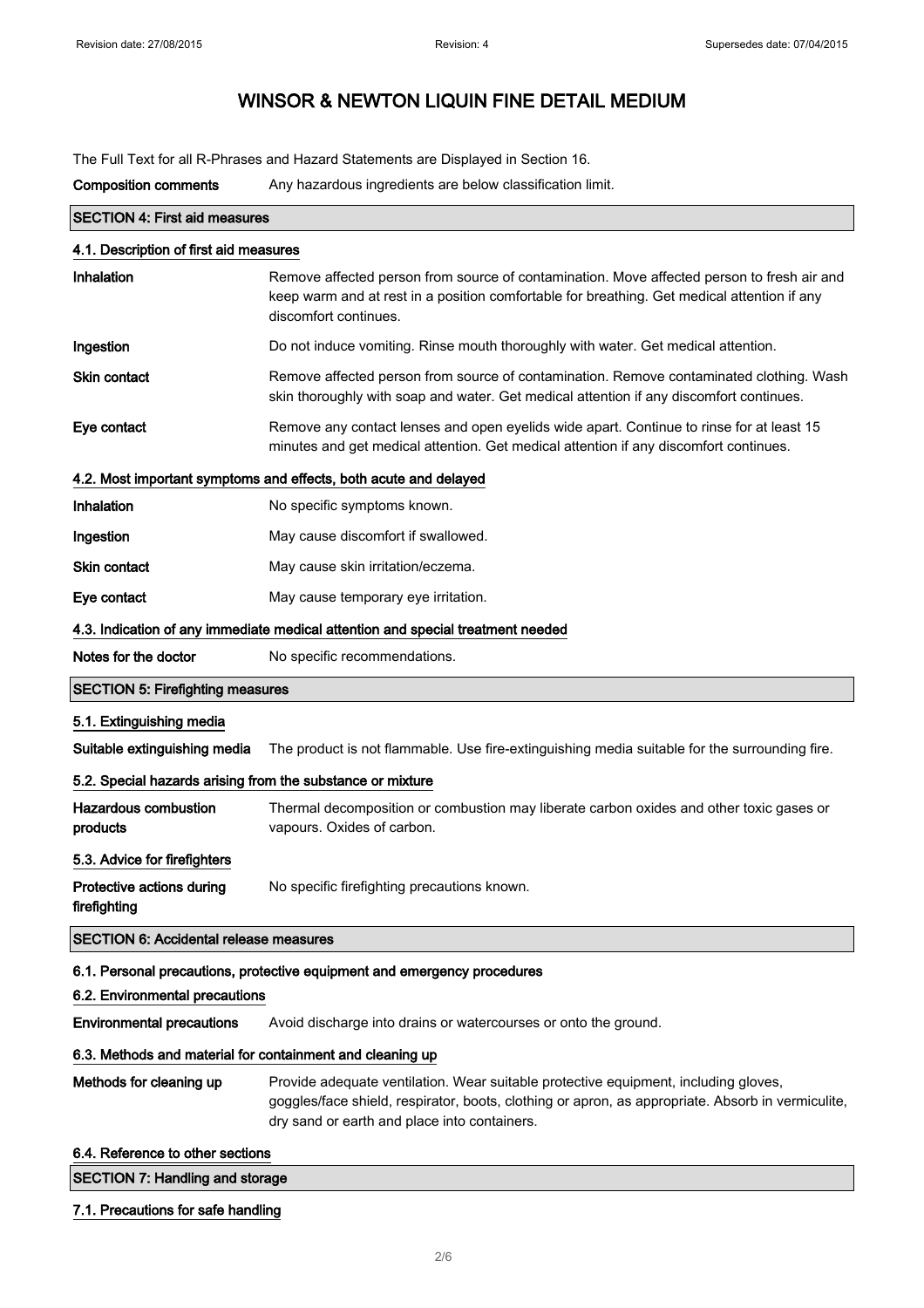| <b>Usage precautions</b>                                   | Avoid spilling. Avoid contact with skin and eyes. Provide adequate ventilation. Avoid inhalation<br>of vapours. Use approved respirator if air contamination is above an acceptable level.<br>Persons susceptible to allergic reactions should not handle this product. |
|------------------------------------------------------------|-------------------------------------------------------------------------------------------------------------------------------------------------------------------------------------------------------------------------------------------------------------------------|
|                                                            | 7.2. Conditions for safe storage, including any incompatibilities                                                                                                                                                                                                       |
| <b>Storage precautions</b>                                 | Store in tightly-closed, original container. Keep container dry. Store in a cool and well-<br>ventilated place.                                                                                                                                                         |
| 7.3. Specific end use(s)                                   |                                                                                                                                                                                                                                                                         |
| Specific end use(s)                                        | The identified uses for this product are detailed in Section 1.2.                                                                                                                                                                                                       |
| <b>SECTION 8: Exposure Controls/personal protection</b>    |                                                                                                                                                                                                                                                                         |
| 8.1. Control parameters                                    |                                                                                                                                                                                                                                                                         |
| 8.2. Exposure controls                                     |                                                                                                                                                                                                                                                                         |
| Protective equipment                                       |                                                                                                                                                                                                                                                                         |
|                                                            |                                                                                                                                                                                                                                                                         |
| Appropriate engineering<br>controls                        | Provide adequate general and local exhaust ventilation.                                                                                                                                                                                                                 |
| Eye/face protection                                        | Eyewear complying with an approved standard should be worn if a risk assessment indicates<br>eye contact is possible. The following protection should be worn: Chemical splash goggles or<br>face shield.                                                               |
| Hand protection                                            | Chemical-resistant, impervious gloves complying with an approved standard should be worn if<br>a risk assessment indicates skin contact is possible.                                                                                                                    |
| Other skin and body<br>protection                          | Wear appropriate clothing to prevent any possibility of liquid contact and repeated or<br>prolonged vapour contact.                                                                                                                                                     |
| <b>Hygiene measures</b>                                    | Wash hands at the end of each work shift and before eating, smoking and using the toilet.<br>Promptly remove any clothing that becomes contaminated. Wash promptly with soap and<br>water if skin becomes contaminated. When using do not eat, drink or smoke.          |
| <b>Respiratory protection</b>                              | No specific recommendations. Respiratory protection must be used if the airborne<br>contamination exceeds the recommended occupational exposure limit.                                                                                                                  |
| <b>SECTION 9: Physical and Chemical Properties</b>         |                                                                                                                                                                                                                                                                         |
| 9.1. Information on basic physical and chemical properties |                                                                                                                                                                                                                                                                         |
| Appearance                                                 | Liquid                                                                                                                                                                                                                                                                  |
| Colour                                                     | Light (or pale).                                                                                                                                                                                                                                                        |
| Odour                                                      | Hydrocarbons.                                                                                                                                                                                                                                                           |
| <b>Melting point</b>                                       | $< 0^{\circ}$ C                                                                                                                                                                                                                                                         |
| Initial boiling point and range                            | 150 - 200°C @ 760 mm Hg                                                                                                                                                                                                                                                 |
| Flash point                                                | 70°C CC (Closed cup).                                                                                                                                                                                                                                                   |
| Upper/lower flammability or<br>explosive limits            | : 0.9                                                                                                                                                                                                                                                                   |
| Vapour pressure                                            | 2 mm Hg $@$ $°C$                                                                                                                                                                                                                                                        |

Auto-ignition temperature >250°C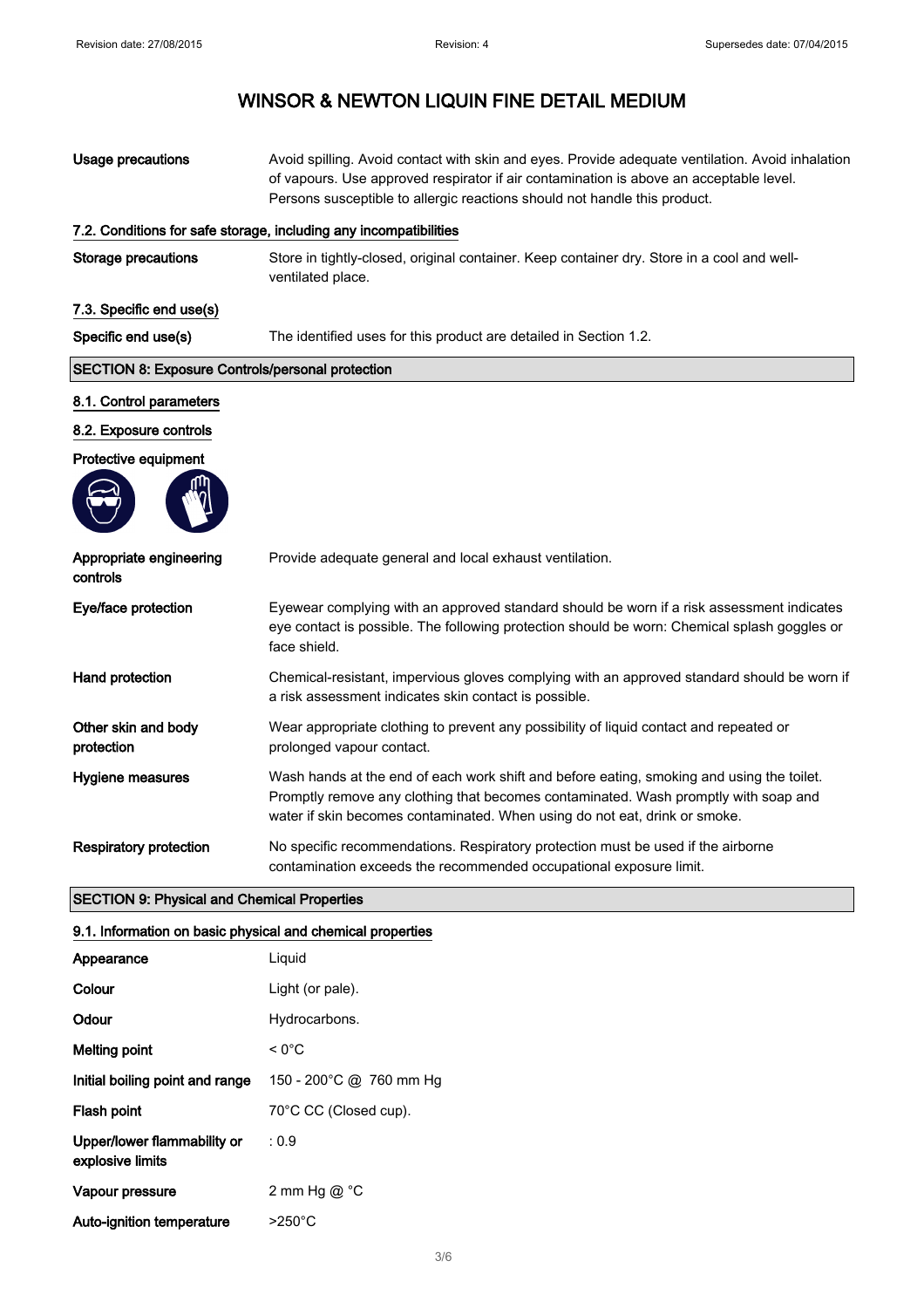| 9.2. Other information                                              |                                                                                                                             |
|---------------------------------------------------------------------|-----------------------------------------------------------------------------------------------------------------------------|
| Other information                                                   | Not available.                                                                                                              |
| <b>SECTION 10: Stability and reactivity</b>                         |                                                                                                                             |
| 10.1. Reactivity                                                    |                                                                                                                             |
| 10.2. Chemical stability                                            |                                                                                                                             |
| <b>Stability</b>                                                    | Stable at normal ambient temperatures.                                                                                      |
| 10.3. Possibility of hazardous reactions                            |                                                                                                                             |
| Possibility of hazardous<br>reactions                               | Not known.                                                                                                                  |
| 10.4. Conditions to avoid                                           |                                                                                                                             |
| <b>Conditions to avoid</b>                                          | Avoid contact with the following materials: Acids. Oxidising agents. Avoid excessive heat for<br>prolonged periods of time. |
| 10.5. Incompatible materials                                        |                                                                                                                             |
| 10.6. Hazardous decomposition products                              |                                                                                                                             |
| Hazardous decomposition<br>products                                 | Heating may generate the following products: Toxic gases/vapours/fumes of: Carbon dioxide<br>(CO2). Carbon monoxide (CO).   |
| <b>SECTION 11: Toxicological information</b>                        |                                                                                                                             |
| 11.1. Information on toxicological effects                          |                                                                                                                             |
| Acute toxicity - dermal                                             |                                                                                                                             |
| Notes (dermal LD <sub>50</sub> )                                    | Not determined.                                                                                                             |
| Acute toxicity - inhalation<br>Notes (inhalation LC <sub>50</sub> ) | Not determined.                                                                                                             |
| Inhalation                                                          | May cause sensitisation by inhalation.                                                                                      |
| Ingestion                                                           | May cause discomfort if swallowed.                                                                                          |
| Skin contact                                                        | May cause sensitisation by skin contact.                                                                                    |
| Eye contact                                                         | Irritating to eyes. Symptoms following overexposure may include the following: Redness.<br>Pain.                            |
| <b>SECTION 12: Ecological Information</b>                           |                                                                                                                             |
| Ecotoxicity                                                         | Not regarded as dangerous for the environment.                                                                              |
| 12.1. Toxicity                                                      |                                                                                                                             |
| Acute toxicity - fish                                               | Not determined.                                                                                                             |
| Acute toxicity - aquatic<br>invertebrates                           | Not determined.                                                                                                             |
| Acute toxicity - aquatic plants                                     | Not determined.                                                                                                             |
| Acute toxicity -<br>microorganisms                                  | Not determined.                                                                                                             |

### 12.2. Persistence and degradability

Persistence and degradability The degradability of the product is not known.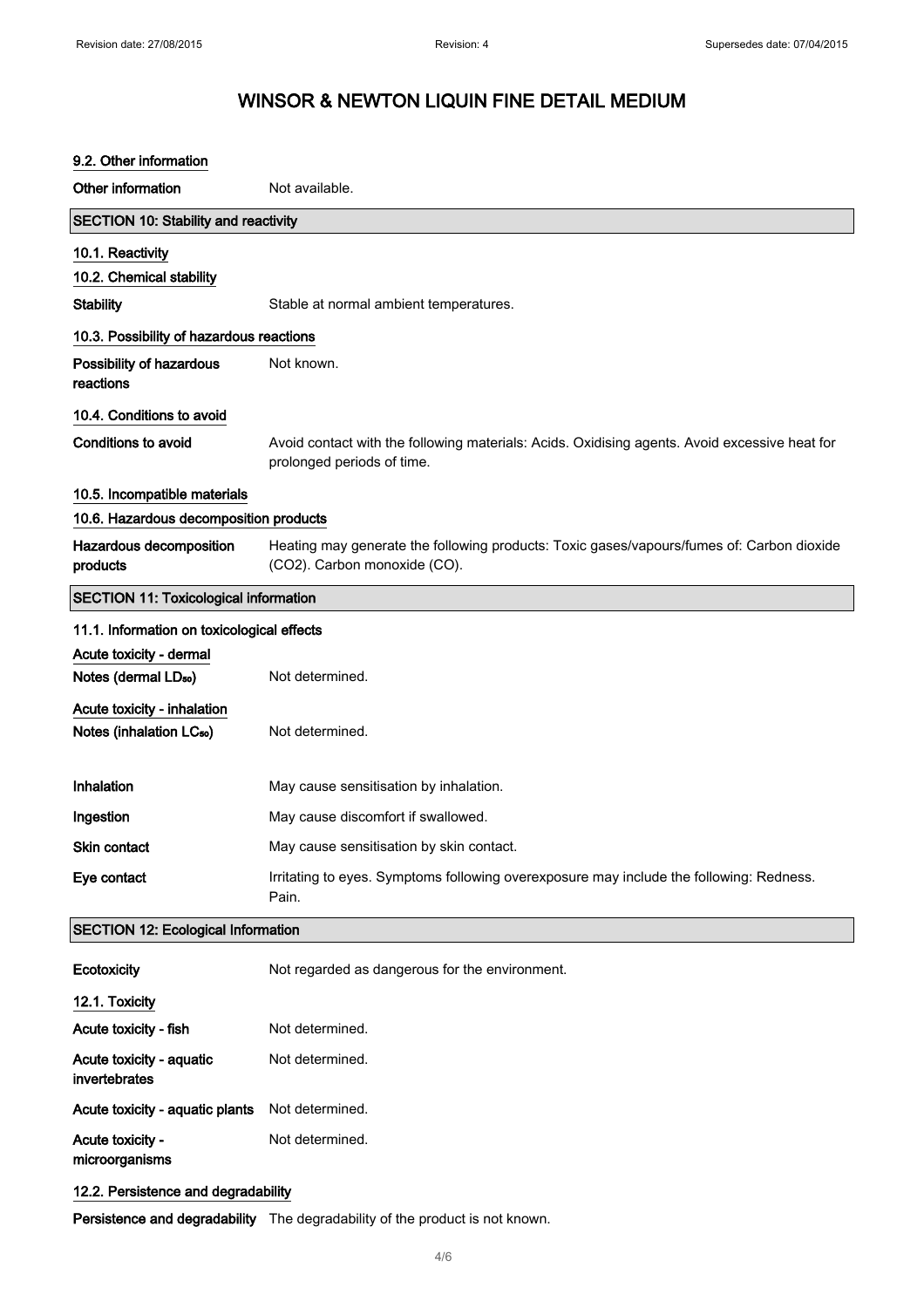#### 12.3. Bioaccumulative potential

12.4. Mobility in soil

12.5. Results of PBT and vPvB assessment

### 12.6. Other adverse effects

| <b>SECTION 13: Disposal considerations</b> |                                                                                                                                |
|--------------------------------------------|--------------------------------------------------------------------------------------------------------------------------------|
| 13.1. Waste treatment methods              |                                                                                                                                |
| Disposal methods                           | Dispose of waste to licensed waste disposal site in accordance with the requirements of the<br>local Waste Disposal Authority. |
| Waste class                                | 08 01 11 <sup>*</sup> - waste paint and varnish containing organic solvents or other dangerous<br>substances                   |
|                                            |                                                                                                                                |

## SECTION 14: Transport information

| General | The product is not covered by international regulations on the transport of dangerous goods |
|---------|---------------------------------------------------------------------------------------------|
|         | (IMDG. IATA, ADR/RID).                                                                      |

### 14.1. UN number

Not applicable.

#### 14.2. UN proper shipping name

Not applicable.

#### 14.3. Transport hazard class(es)

No transport warning sign required.

#### 14.4. Packing group

Not applicable.

#### 14.5. Environmental hazards

#### Environmentally hazardous substance/marine pollutant

No.

#### 14.6. Special precautions for user

Not applicable.

#### 14.7. Transport in bulk according to Annex II of MARPOL73/78 and the IBC Code

Transport in bulk according to Not applicable. Annex II of MARPOL 73/78 and the IBC Code

#### SECTION 15: Regulatory information

#### 15.1. Safety, health and environmental regulations/legislation specific for the substance or mixture

| Dangerous Substances Directive 67/548/EEC.                                                           |
|------------------------------------------------------------------------------------------------------|
| Dangerous Preparations Directive 1999/45/EC.                                                         |
| System of specific information relating to Dangerous Preparations. 2001/58/EC.                       |
| Regulation (EC) No 1272/2008 of the European Parliament and of the Council of 16                     |
| December 2008 on classification, labelling and packaging of substances and mixtures (as<br>amended). |
|                                                                                                      |

#### Water hazard classification 1

15.2. Chemical safety assessment